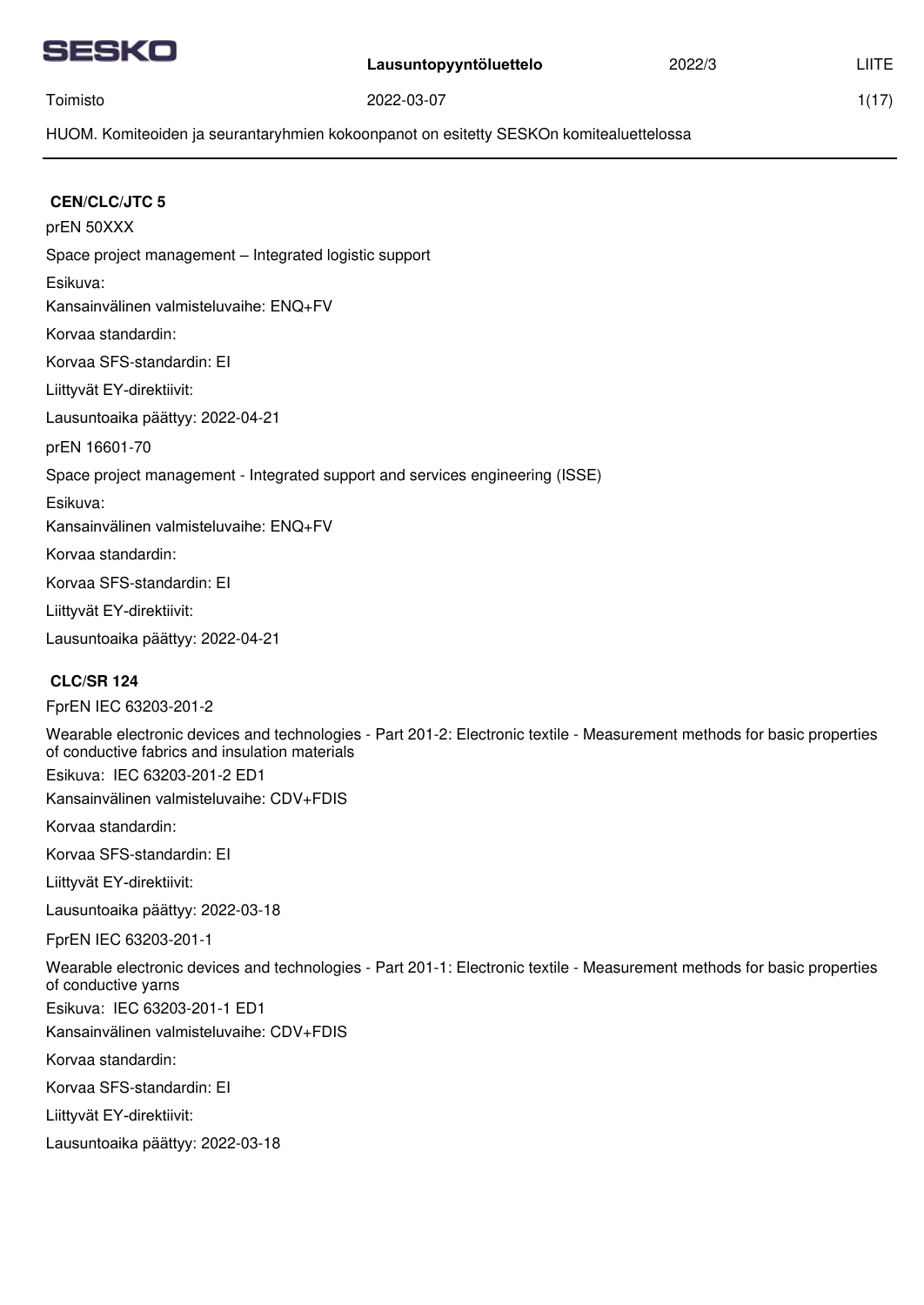

2(17)

Toimisto

2022-03-07

HUOM. Komiteoiden ja seurantaryhmien kokoonpanot on esitetty SESKOn komitealuettelossa

## **CLC/TC 23H**

FprEN IEC 62196-1

Plugs, socket-outlets, vehicle connectors and vehicle inlets - Conductive charging of electric vehicles - Part 1: General requirements

Esikuva: IEC 62196-1 ED4

Kansainvälinen valmisteluvaihe: CDV+FDIS

Korvaa standardin:

Korvaa SFS-standardin: SFS-EN 62196-1:en

Liittyvät EY-direktiivit: 2014/35/EU

Lausuntoaika päättyy: 2022-03-11

FprEN IEC 62196-3

Plugs, socket-outlets, vehicle connectors and vehicle inlets - Conductive charging of electric vehicles - Part 3: Dimensional compatibility requirements for DC and AC/DC pin and contact-tube vehicle couplers

Esikuva: IEC 62196-3 ED2

Kansainvälinen valmisteluvaihe: CDV+FDIS

Korvaa standardin:

Korvaa SFS-standardin: SFS-EN 62196-3:en

Liittyvät EY-direktiivit: 2014/35/EU

Lausuntoaika päättyy: 2022-03-11

FprEN IEC 62196-6

Plugs, socket-outlets, vehicle connectors and vehicle inlets - Conductive charging of electric vehicles - Part 6: Dimensional compatibility requirements for DC pin and contact-tube vehicle couplers for DC EV supply equipment where protection relies on electrical separation

Esikuva: IEC 62196-6 ED1

Kansainvälinen valmisteluvaihe: CDV+FDIS

Korvaa standardin:

Korvaa SFS-standardin: EI

Liittyvät EY-direktiivit:

Lausuntoaika päättyy: 2022-03-11

FprEN IEC 62196-2

Plugs, socket-outlets, vehicle connectors and vehicle inlets - Conductive charging of electric vehicles - Part 2: Dimensional compatibility requirements for AC pin and contact-tube accessories

Esikuva: IEC 62196-2 ED3

Kansainvälinen valmisteluvaihe: CDV+FDIS

Korvaa standardin:

Korvaa SFS-standardin: SFS-EN 62196-2:2017:en

Liittyvät EY-direktiivit: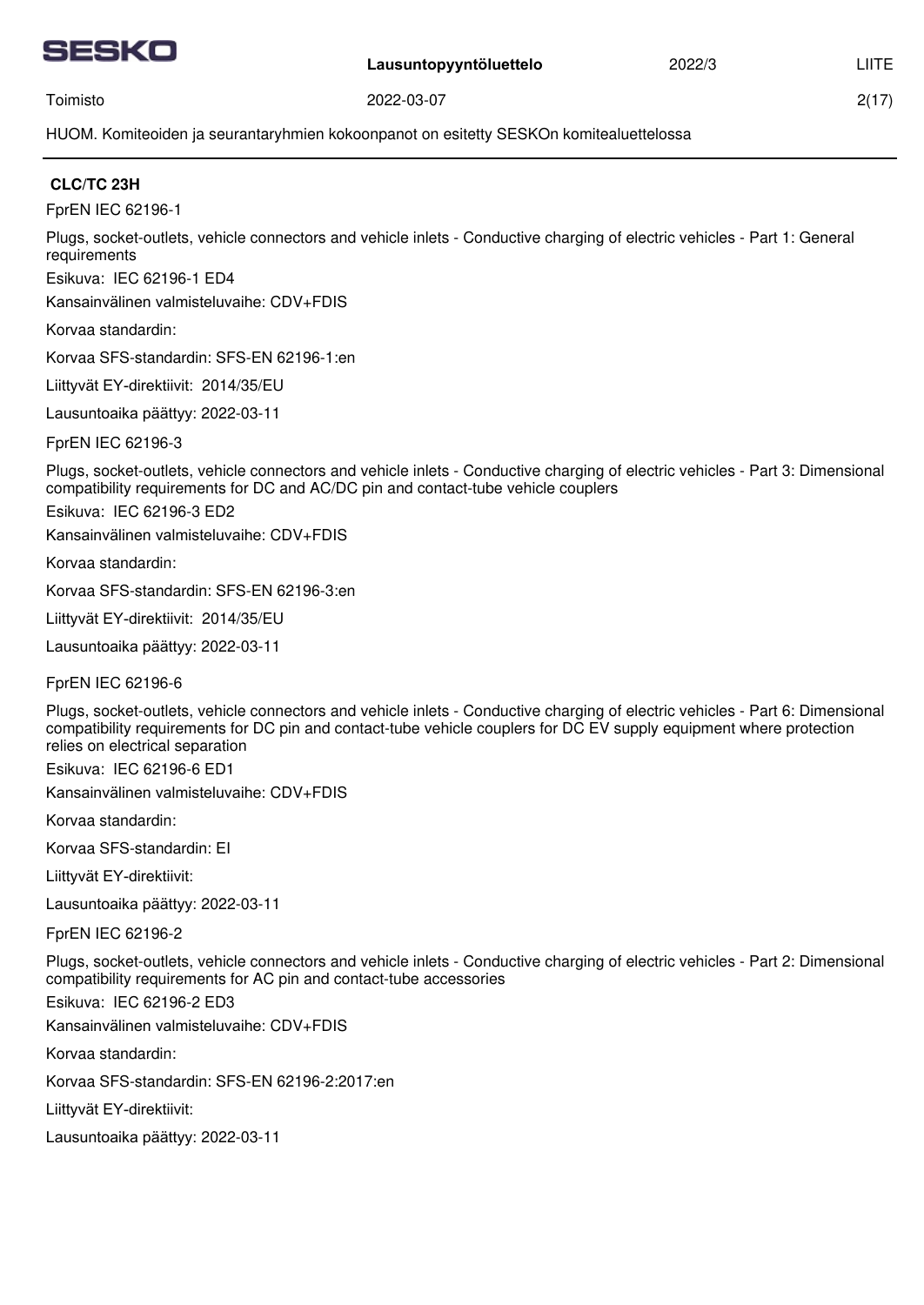

3(17)

Toimisto

2022-03-07

HUOM. Komiteoiden ja seurantaryhmien kokoonpanot on esitetty SESKOn komitealuettelossa

# **CLC/TC 34**

EN IEC 60810:2018/FprA2

Amendment 2 - Lamps, light sources and LED packages for road vehicles - Performance requirements

Esikuva: IEC 60810/AMD2 ED5

Kansainvälinen valmisteluvaihe: CDV+FDIS

Korvaa standardin:

Korvaa SFS-standardin: EI

Liittyvät EY-direktiivit:

Lausuntoaika päättyy: 2022-03-18

## **SK 116, CLC/TC 116**

EN 62841-3-6:2014/FprA1

Electric motor-operated hand-held tools, transportable tools and lawn and garden machinery - Safety - Part 3-6: Particular requirements for transportable diamond drills with liquid system

Esikuva: IEC 62841-3-6/AMD1 ED1

Kansainvälinen valmisteluvaihe: CDV+FDIS

Korvaa standardin:

Korvaa SFS-standardin: EI

Liittyvät EY-direktiivit:

Lausuntoaika päättyy: 2022-03-04

EN 62841-3-10:2015/FprA1

Electric motor-operated hand-held tools, transportable tools and lawn and garden machinery - Safety - Part 3-10: Particular requirements for transportable cut-off machines

Esikuva: IEC 62841-3-10/AMD1 ED1

Kansainvälinen valmisteluvaihe: CDV+FDIS

Korvaa standardin:

Korvaa SFS-standardin: EI

Liittyvät EY-direktiivit:

Lausuntoaika päättyy: 2022-03-04

EN 62841-3-6:2014/FprAB

Electric motor-operated hand-held tools, transportable tools and lawn and garden machinery - Safety - Part 3-6: Particular requirements for transportable diamond drills with liquid system

Esikuva:

Kansainvälinen valmisteluvaihe: ENQ+FV

Korvaa standardin:

Korvaa SFS-standardin: EI

Liittyvät EY-direktiivit: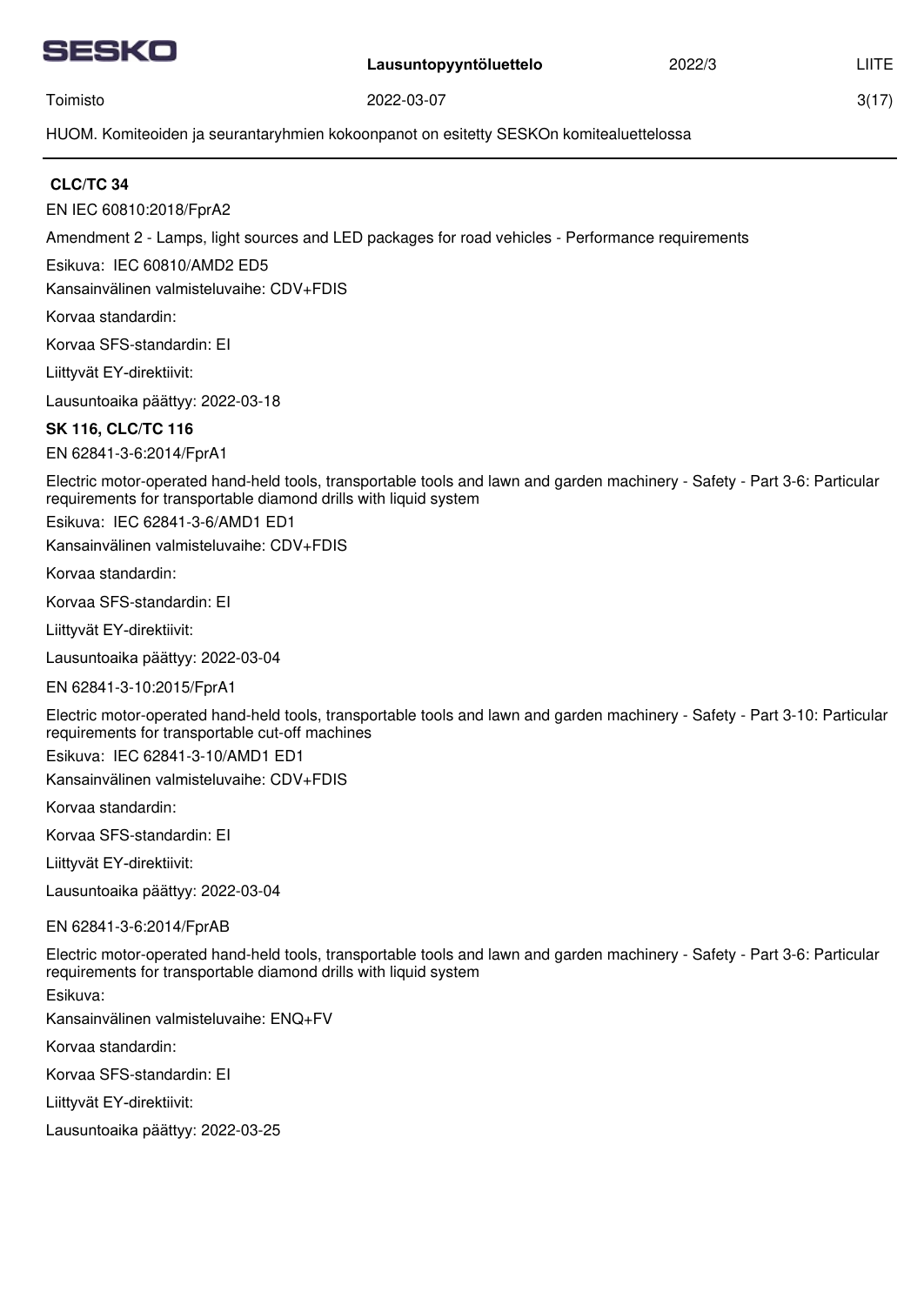

2022/3

4(17)

Toimisto

2022-03-07

HUOM. Komiteoiden ja seurantaryhmien kokoonpanot on esitetty SESKOn komitealuettelossa

# **SK 116, CLC/TC 116**

EN 62841-3-10:2015/FprAB

Electric motor-operated hand-held tools, transportable tools and lawn and garden machinery - Safety - Part 3-10: Particular requirements for transportable cut-off machines

Esikuva:

Kansainvälinen valmisteluvaihe: ENQ+FV

Korvaa standardin:

Korvaa SFS-standardin: EI

Liittyvät EY-direktiivit:

Lausuntoaika päättyy: 2022-03-25

EN 62841-4-2:2019/FprA1

Amendment 1 - Electric motor-operated hand-held tools, transportable tools and lawn and garden machinery - Safety - Part 4-2: Particular requirements for hedge trimmers

Esikuva: IEC 62841-4-2/AMD1 ED1

Kansainvälinen valmisteluvaihe: CDV+FDIS

Korvaa standardin:

Korvaa SFS-standardin: EI

Liittyvät EY-direktiivit:

Lausuntoaika päättyy: 2022-03-25

EN 62841-4-2:2019/FprAA

Electric motor-operated hand-held tools, transportable tools and lawn and garden machinery - Safety - Part 4-2: Particular requirements for hedge trimmers

Esikuva:

Kansainvälinen valmisteluvaihe: ENQ+FV

Korvaa standardin:

Korvaa SFS-standardin: EI

Liittyvät EY-direktiivit:

Lausuntoaika päättyy: 2022-04-08

prEN IEC 62841-2-22

Electric motor-operated hand-held tools, transportable tools and lawn and garden machinery - Safety - Part 2-22: Particular requirements for hand-held cut-off machines

Esikuva: IEC 62841-2-22 ED1

Kansainvälinen valmisteluvaihe: CDV+FDIS

Korvaa standardin:

Korvaa SFS-standardin: EI

Liittyvät EY-direktiivit: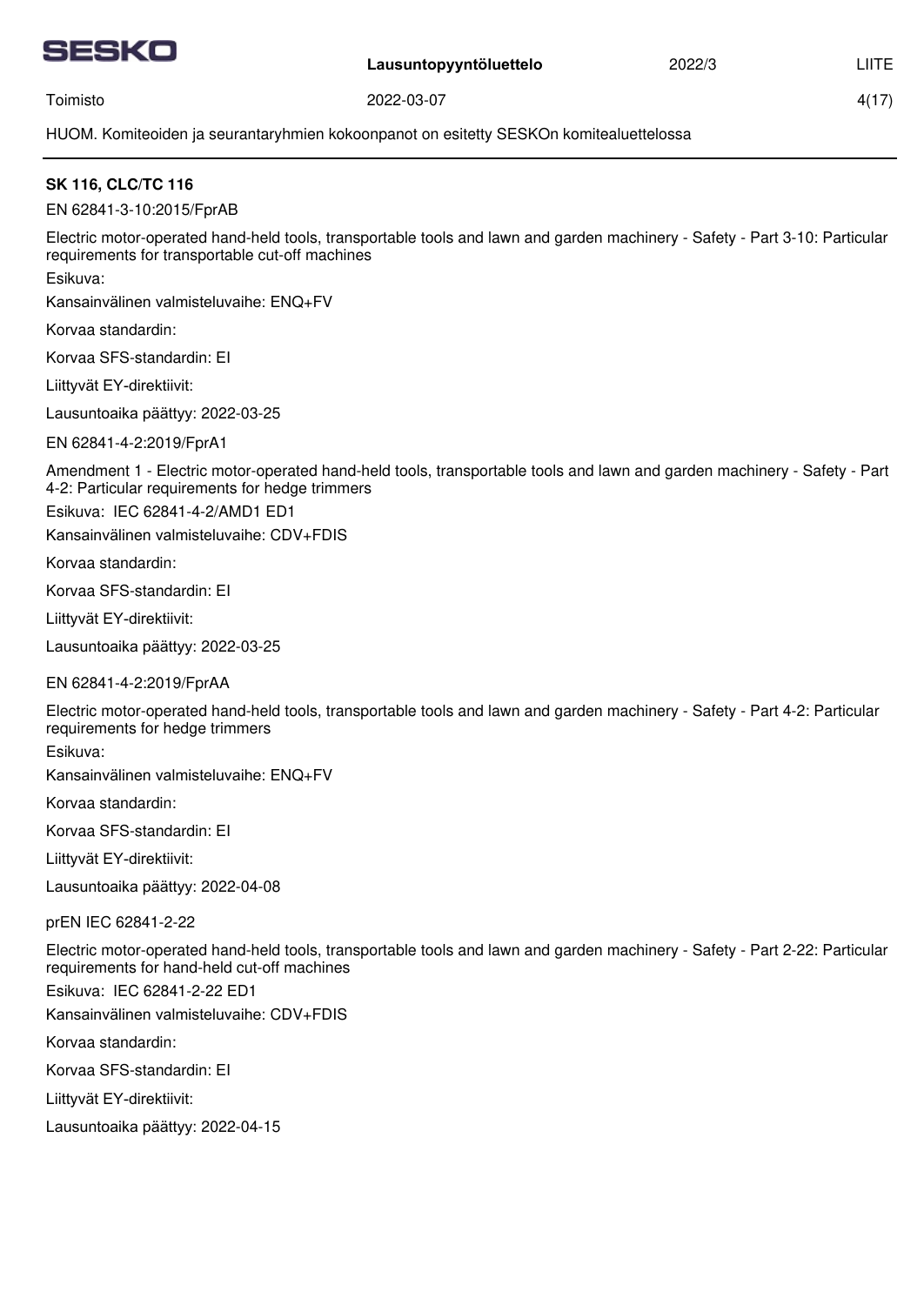

2022/3

5(17)

Toimisto

2022-03-07

HUOM. Komiteoiden ja seurantaryhmien kokoonpanot on esitetty SESKOn komitealuettelossa

## **SK 116, CLC/TC 116**

prEN IEC 62841-2-20

Electric motor-operated hand-held tools, transportable tools and lawn and garden machinery - Safety - Part 2-20: Particular requirements for hand-held band saws

Esikuva: IEC 62841-2-20 ED1

Kansainvälinen valmisteluvaihe: CDV+FDIS

Korvaa standardin:

Korvaa SFS-standardin: EI

Liittyvät EY-direktiivit:

Lausuntoaika päättyy: 2022-04-15

prEN IEC 62841-3-8

Electric motor-operated hand-held tools, transportable tools and lawn and garden machinery - Safety - Part 3-8: Particular requirements for transportable single spindle vertical moulders

Esikuva: IEC 62841-3-8 ED1

Kansainvälinen valmisteluvaihe: CDV+FDIS

Korvaa standardin:

Korvaa SFS-standardin: EI

Liittyvät EY-direktiivit:

Lausuntoaika päättyy: 2022-04-15

prEN IEC 62841-3-3

Electric motor-operated hand-held tools, transportable tools and lawn and garden machinery - Safety - Part 3-3: Particular requirements for transportable planers and thicknessers

Esikuva: IEC 62841-3-3 ED1

Kansainvälinen valmisteluvaihe: CDV+FDIS

Korvaa standardin:

Korvaa SFS-standardin: EI

Liittyvät EY-direktiivit:

Lausuntoaika päättyy: 2022-04-15

prEN IEC 62841-2-12

Electric motor-operated hand-held tools, transportable tools and lawn and garden machinery - Safety - Part 2-12: Particular requirements for hand-held concrete vibrators

Esikuva: IEC 62841-2-12 ED1

Kansainvälinen valmisteluvaihe: CDV+FDIS

Korvaa standardin:

Korvaa SFS-standardin: EI

Liittyvät EY-direktiivit: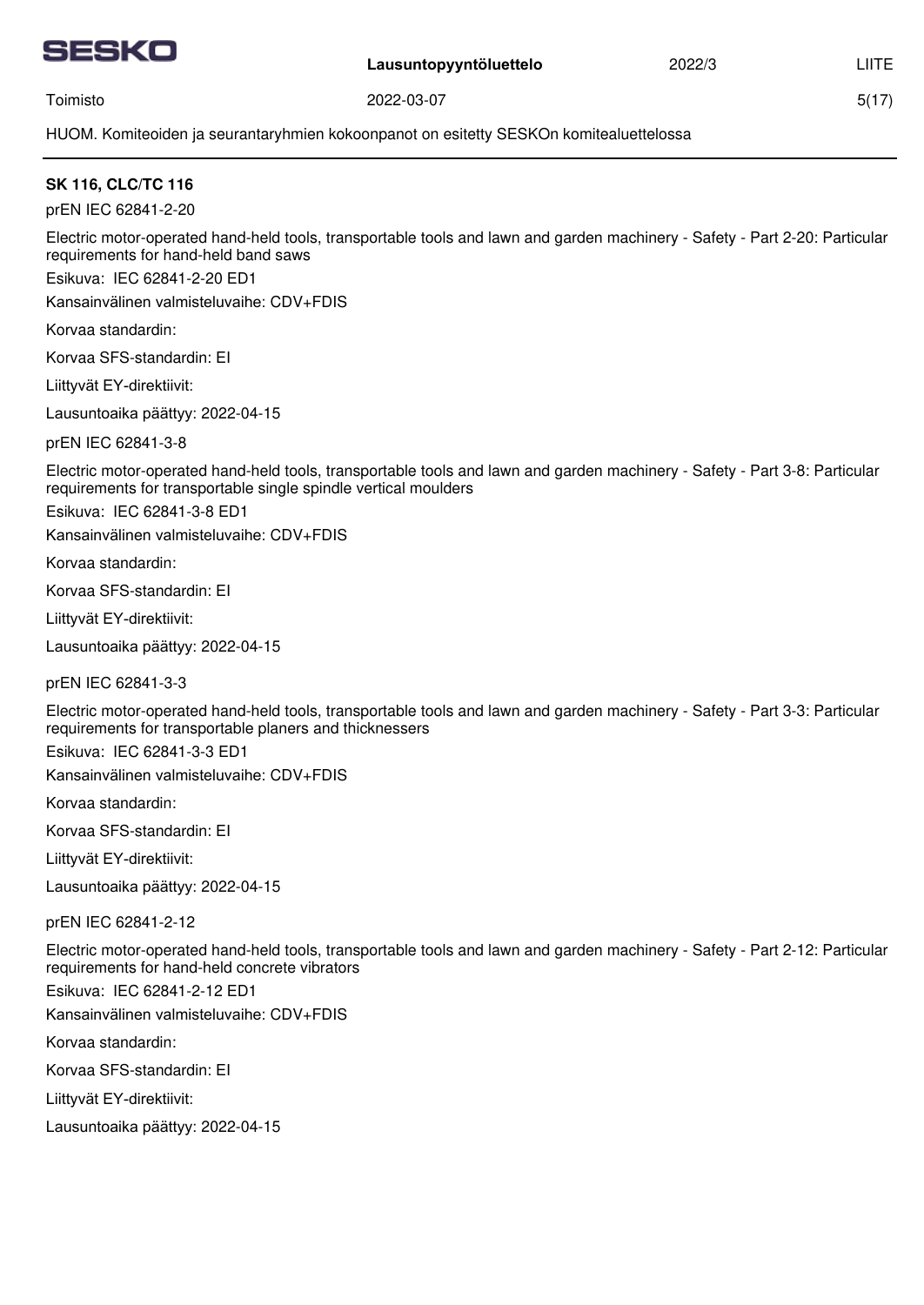

2022/3

6(17)

Toimisto

2022-03-07

HUOM. Komiteoiden ja seurantaryhmien kokoonpanot on esitetty SESKOn komitealuettelossa

# **SK 116, CLC/TC 116**

prEN IEC 62841-2-18

Electric motor-operated hand-held tools, transportable tools and lawn and garden machinery - Safety - Part 2-18: Particular requirements for hand-held strapping tools

Esikuva: IEC 62841-2-18 ED1

Kansainvälinen valmisteluvaihe: CDV+FDIS

Korvaa standardin:

Korvaa SFS-standardin: EI

Liittyvät EY-direktiivit:

Lausuntoaika päättyy: 2022-04-15

prEN IEC 62841-2-19

Electric motor-operated hand-held tools, transportable tools and lawn and garden machinery - Safety - Part 2-19: Particular requirements for hand-held jointers

Esikuva: IEC 62841-2-19 ED1

Kansainvälinen valmisteluvaihe: CDV+FDIS

Korvaa standardin:

Korvaa SFS-standardin: EI

Liittyvät EY-direktiivit:

Lausuntoaika päättyy: 2022-04-15

prEN IEC 62841-2-23

Electric motor-operated hand-held tools, transportable tools and lawn and garden machinery - Safety - Part 2-23: Particular requirements for hand-held die grinders and small rotary tools

Esikuva: IEC 62841-2-23 ED1

Kansainvälinen valmisteluvaihe: CDV+FDIS

Korvaa standardin:

Korvaa SFS-standardin: EI

Liittyvät EY-direktiivit:

Lausuntoaika päättyy: 2022-04-15

prEN IEC 62841-2-7

Electric motor-operated hand-held tools, transportable tools and lawn and garden machinery - Safety - Part 2-7: Particular requirements for hand-held spray guns

Esikuva: IEC 62841-2-7 ED1

Kansainvälinen valmisteluvaihe: CDV+FDIS

Korvaa standardin:

Korvaa SFS-standardin: EI

Liittyvät EY-direktiivit: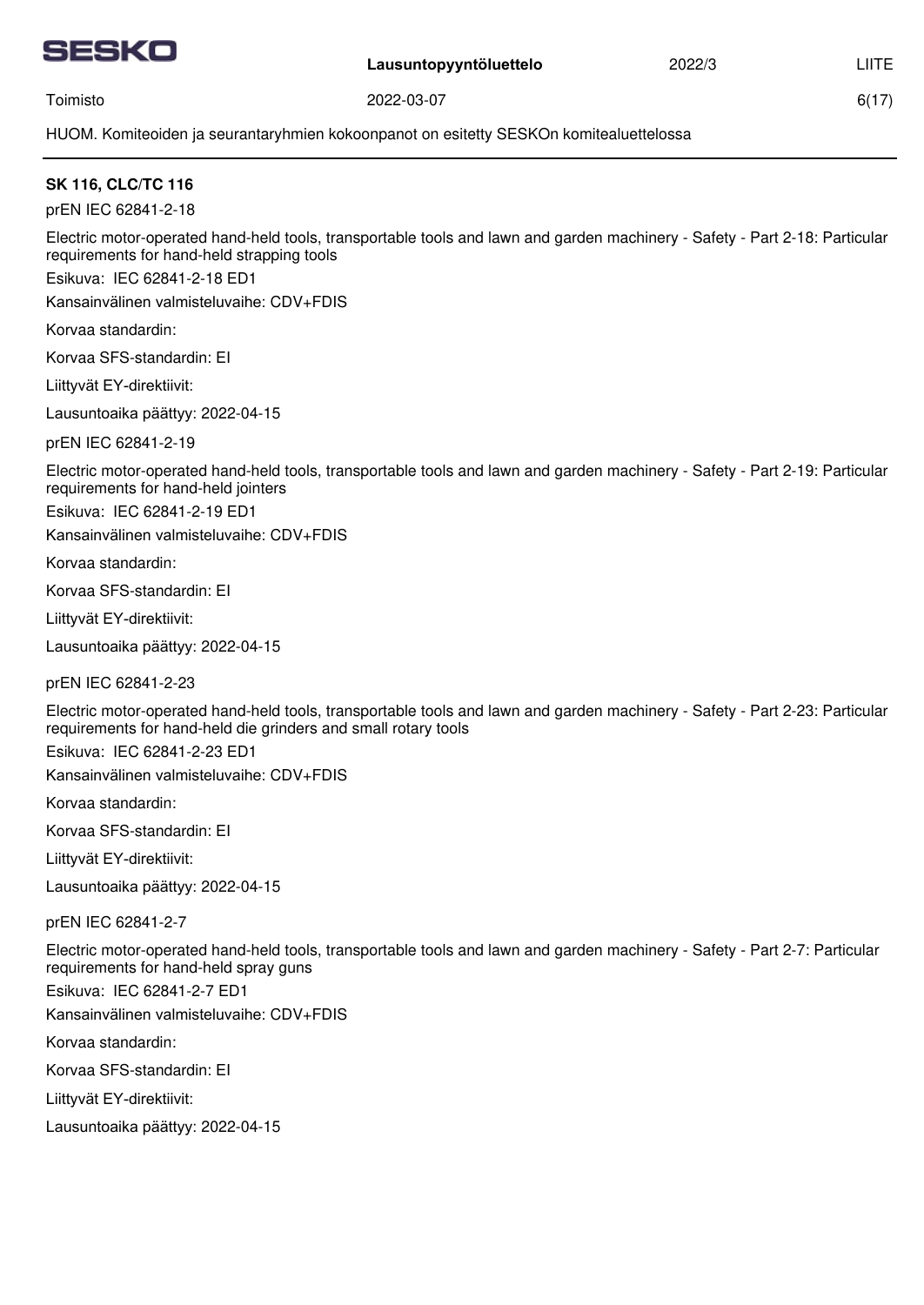

2022/3

7(17)

Toimisto

2022-03-07

HUOM. Komiteoiden ja seurantaryhmien kokoonpanot on esitetty SESKOn komitealuettelossa

# **SK 116, CLC/TC 116**

EN IEC 62841-2-6:2020/prA1

Amendment 1 - Electric motor-operated hand-held tools, transportable tools and lawn and garden machinery - Safety - Part 2-6: Particular requirements for hand-held hammers

Esikuva: IEC 62841-2-6/AMD1 ED1

Kansainvälinen valmisteluvaihe: CDV+FDIS

Korvaa standardin:

Korvaa SFS-standardin: EI

Liittyvät EY-direktiivit:

Lausuntoaika päättyy: 2022-04-15

EN IEC 62841-2-6:2020/prAB

Electric motor-operated hand-held tools, transportable tools and lawn and garden machinery - Safety - Part 2-6: Particular requirements for hand-held hammers

Esikuva:

Kansainvälinen valmisteluvaihe: ENQ+FV

Korvaa standardin:

Korvaa SFS-standardin: EI

Liittyvät EY-direktiivit:

Lausuntoaika päättyy: 2022-04-15

prEN IEC 62841-3-8/prAA

Electric motor-operated hand-held tools, transportable tools and lawn and garden machinery - Safety - Part 3-8: Particular requirements for transportable single spindle vertical moulders

Esikuva:

Kansainvälinen valmisteluvaihe: ENQ+FV

Korvaa standardin:

Korvaa SFS-standardin: EI

Liittyvät EY-direktiivit:

Lausuntoaika päättyy: 2022-04-15

prEN IEC 62841-2-7/prAA

Electric motor-operated hand-held tools, transportable tools and lawn and garden machinery - Safety - Part 2-7: Particular requirements for hand-held spray guns

Esikuva:

Kansainvälinen valmisteluvaihe: ENQ+FV

Korvaa standardin:

Korvaa SFS-standardin: EI

Liittyvät EY-direktiivit: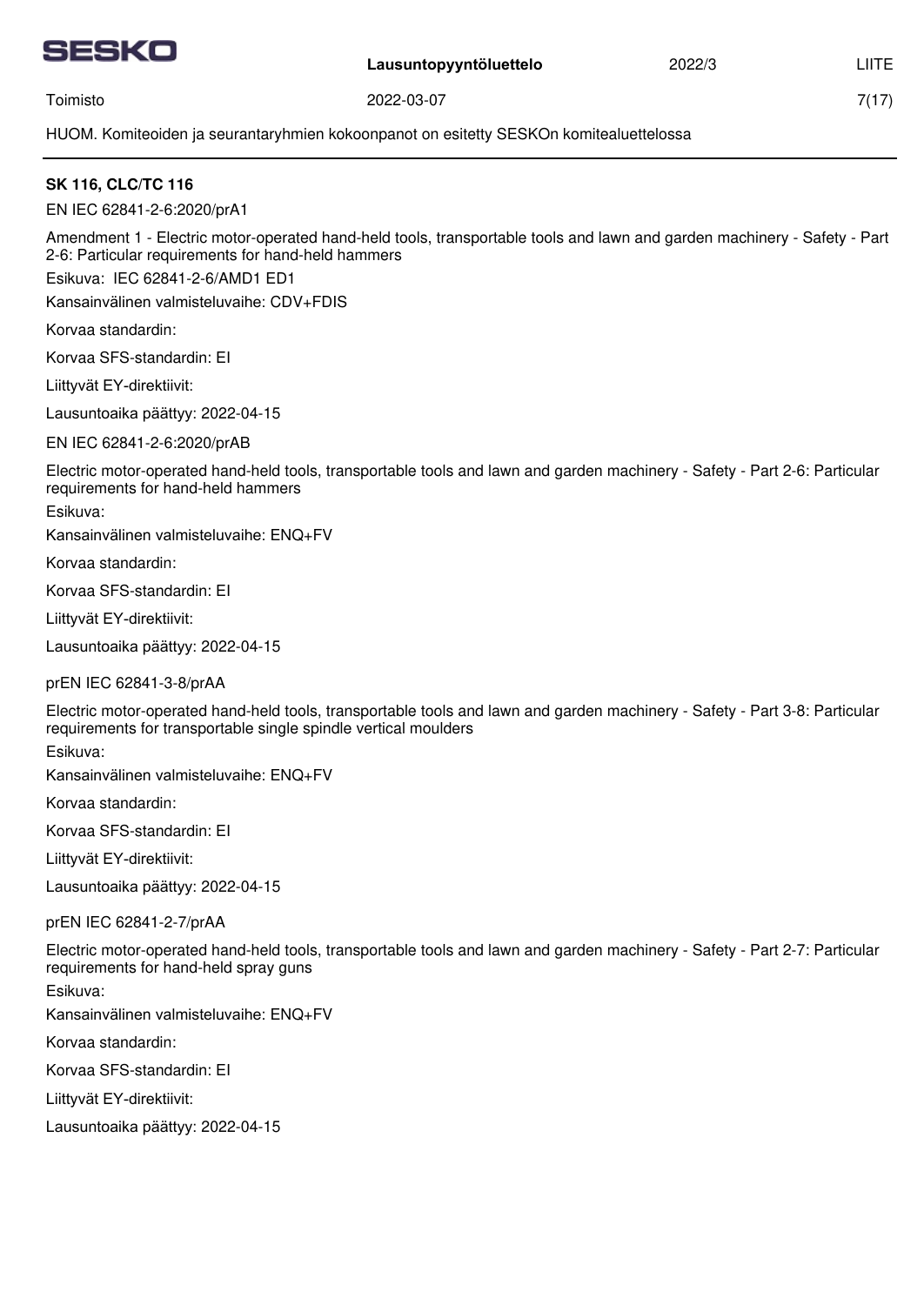

2022/3

Toimisto

2022-03-07

8(17)

HUOM. Komiteoiden ja seurantaryhmien kokoonpanot on esitetty SESKOn komitealuettelossa

## **SK 116, CLC/TC 116**

prEN IEC 62841-2-12/prAA

Electric motor-operated hand-held tools, transportable tools and lawn and garden machinery - Safety - Part 2-12: Particular requirements for hand-held concrete vibrators

Esikuva:

Kansainvälinen valmisteluvaihe: ENQ+FV

Korvaa standardin:

Korvaa SFS-standardin: EI

Liittyvät EY-direktiivit:

Lausuntoaika päättyy: 2022-04-15

prEN IEC 62841-2-18/prAA

Electric motor-operated hand-held tools, transportable tools and lawn and garden machinery - Safety - Part 2-18: Particular requirements for hand-held strapping tools

Esikuva:

Kansainvälinen valmisteluvaihe: ENQ+FV

Korvaa standardin:

Korvaa SFS-standardin: EI

Liittyvät EY-direktiivit:

Lausuntoaika päättyy: 2022-04-15

prEN IEC 62841-2-19/prAA

Electric motor-operated hand-held tools, transportable tools and lawn and garden machinery - Safety - Part 2-19: Particular requirements for hand-held jointers

Esikuva:

Kansainvälinen valmisteluvaihe: ENQ+FV

Korvaa standardin:

Korvaa SFS-standardin: EI

Liittyvät EY-direktiivit:

Lausuntoaika päättyy: 2022-04-15

prEN IEC 62841-2-20/prAA

Electric motor-operated hand-held tools, transportable tools and lawn and garden machinery - Safety - Part 2-20: Particular requirements for hand-held band saws

Esikuva:

Kansainvälinen valmisteluvaihe: ENQ+FV

Korvaa standardin:

Korvaa SFS-standardin: EI

Liittyvät EY-direktiivit: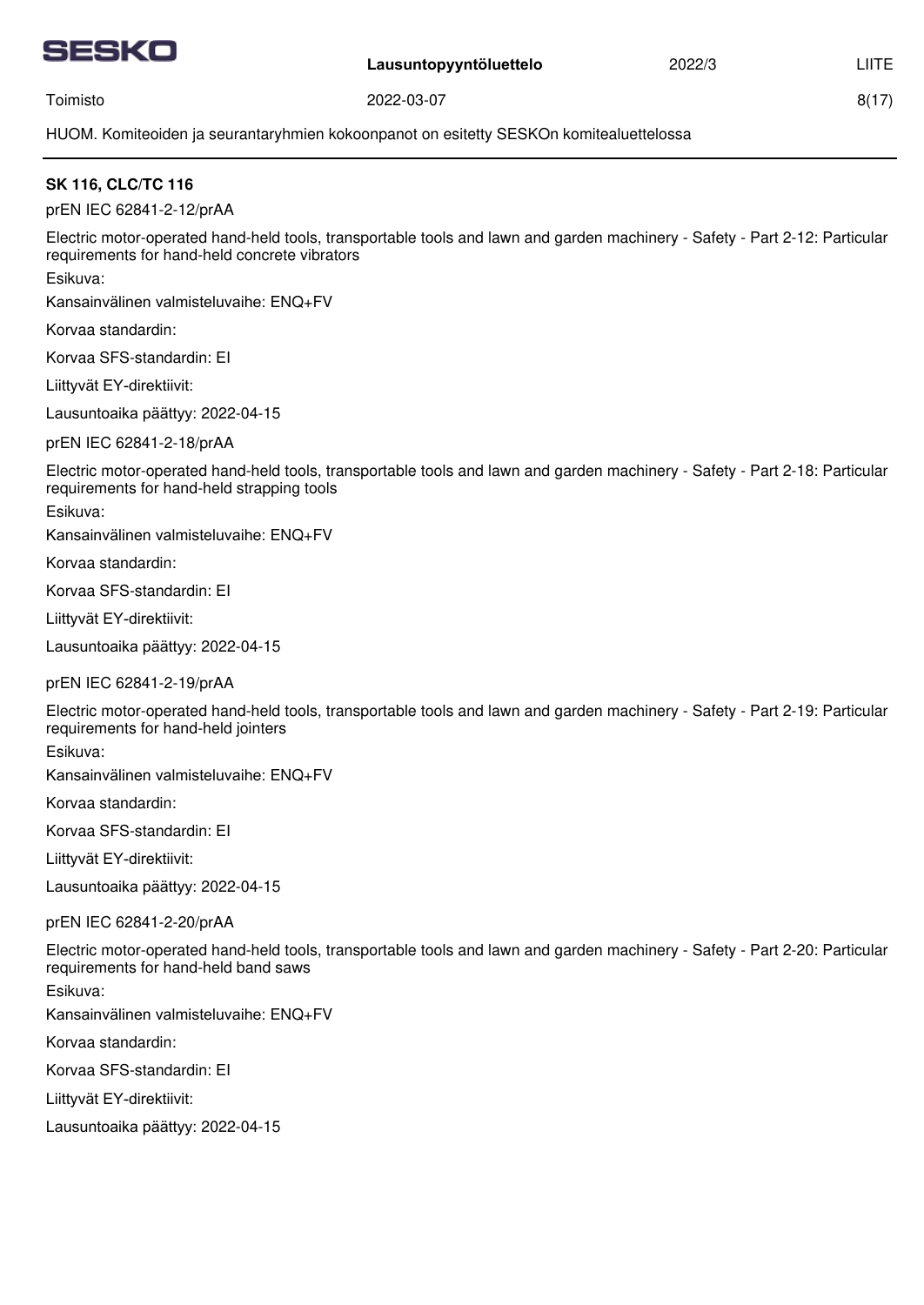

2022/3

9(17)

Toimisto

2022-03-07

HUOM. Komiteoiden ja seurantaryhmien kokoonpanot on esitetty SESKOn komitealuettelossa

## **SK 116, CLC/TC 116**

prEN IEC 62841-2-22/prAA

Electric motor-operated hand-held tools, transportable tools and lawn and garden machinery - Safety - Part 2-22: Particular requirements for hand-held cut-off machines

Esikuva:

Kansainvälinen valmisteluvaihe: ENQ+FV

Korvaa standardin:

Korvaa SFS-standardin: EI

Liittyvät EY-direktiivit:

Lausuntoaika päättyy: 2022-04-15

prEN IEC 62841-2-23/prAA

Electric motor-operated hand-held tools, transportable tools and lawn and garden machinery - Safety - Part 2-23: Particular requirements for hand-held die grinders and small rotary tools

Esikuva:

Kansainvälinen valmisteluvaihe: ENQ+FV

Korvaa standardin:

Korvaa SFS-standardin: EI

Liittyvät EY-direktiivit:

Lausuntoaika päättyy: 2022-04-15

prEN IEC 62841-3-3/prAA

Electric motor-operated hand-held tools, transportable tools and lawn and garden machinery - Safety - Part 3-3: Particular requirements for transportable planers and thicknessers

Esikuva:

Kansainvälinen valmisteluvaihe: ENQ+FV

Korvaa standardin:

Korvaa SFS-standardin: EI

Liittyvät EY-direktiivit:

Lausuntoaika päättyy: 2022-04-15

EN IEC 62841-2-3:2021/prA1

Electric motor-operated hand-held tools, transportable tools and lawn and garden machinery - Safety - Part 2-3: Particular requirements for hand-held grinders, disc-type polishers and disc-type sanders

Esikuva: IEC 62841-2-3/AMD1 ED1

Kansainvälinen valmisteluvaihe: CDV+FDIS

Korvaa standardin:

Korvaa SFS-standardin: EI

Liittyvät EY-direktiivit: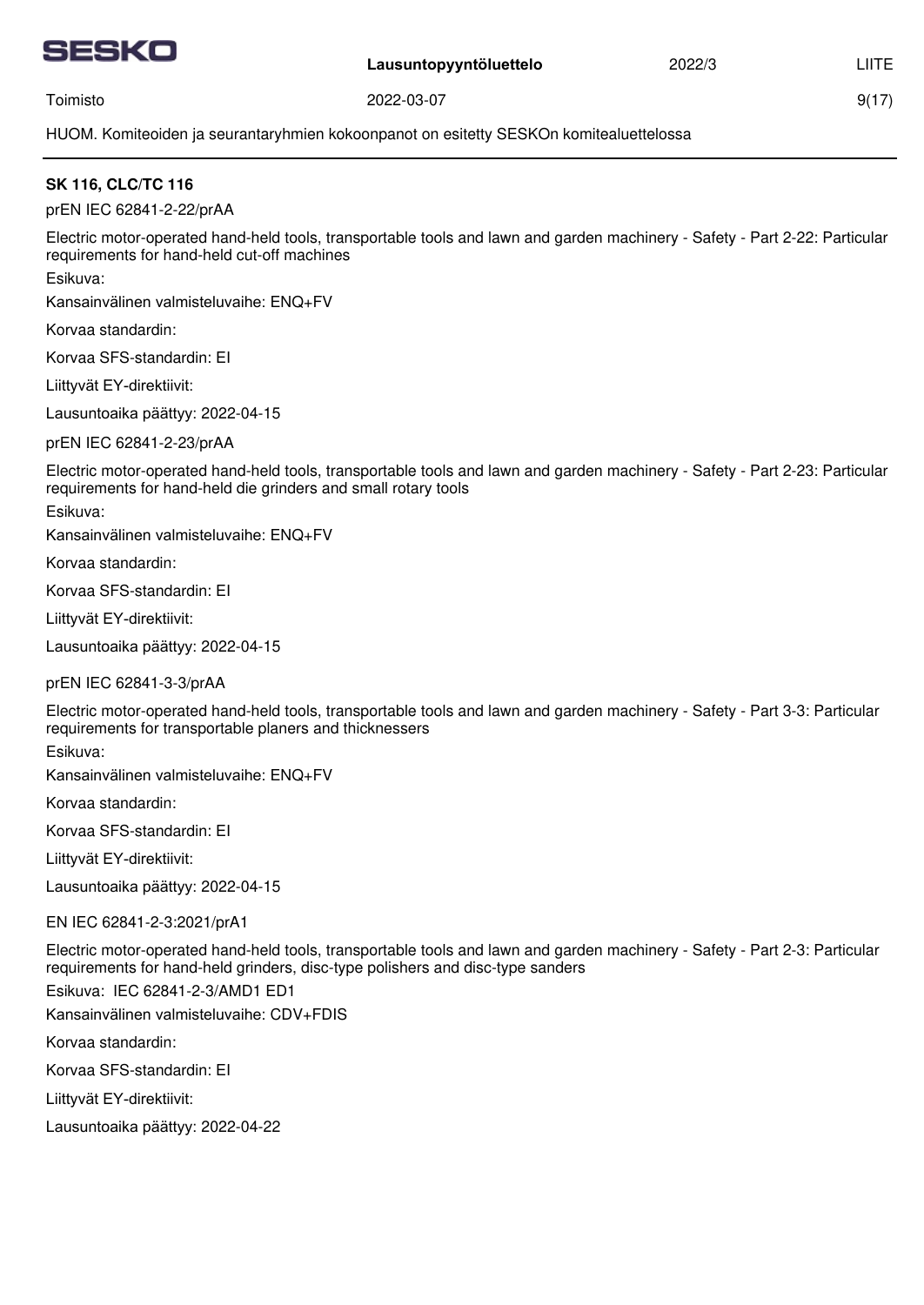

2022/3

10(17)

Toimisto

2022-03-07

HUOM. Komiteoiden ja seurantaryhmien kokoonpanot on esitetty SESKOn komitealuettelossa

# **SK 116, CLC/TC 116**

EN IEC 62841-2-3:2021/prAB

Electric motor-operated hand-held tools, transportable tools and lawn and garden machinery - Safety - Part 2-3: Particular requirements for hand-held grinders, disc-type polishers and disc-type sanders

Esikuva:

Kansainvälinen valmisteluvaihe: ENQ+FV

Korvaa standardin:

Korvaa SFS-standardin: EI

Liittyvät EY-direktiivit:

Lausuntoaika päättyy: 2022-04-22

EN 62841-3-14:2017/prA1

Electric motor-operated hand-held tools, transportable tools and lawn and garden machinery - Safety - Part 3-14: Particular requirements for transportable drain cleaners

Esikuva: IEC 62841-3-14/AMD1 ED1

Kansainvälinen valmisteluvaihe: CDV+FDIS

Korvaa standardin:

Korvaa SFS-standardin: EI

Liittyvät EY-direktiivit:

Lausuntoaika päättyy: 2022-04-22

EN 62841-3-14:2017/prAB

Electric motor-operated hand-held tools, transportable tools and lawn and garden machinery - Safety - Part 3-14: Particular requirements for transportable drain cleaners

Esikuva:

Kansainvälinen valmisteluvaihe: ENQ+FV

Korvaa standardin:

Korvaa SFS-standardin: EI

Liittyvät EY-direktiivit:

Lausuntoaika päättyy: 2022-04-22

## **SK 17, CLC/TC 17AC**

FprEN IEC 62271-203

High-voltage switchgear and controlgear - Part 203: AC gas-insulated metal-enclosed switchgear for rated voltages above 52 kV

Esikuva: IEC 62271-203 ED3

Kansainvälinen valmisteluvaihe: CDV+FDIS

Korvaa standardin:

Korvaa SFS-standardin: SFS-EN 62271-203:en

Liittyvät EY-direktiivit: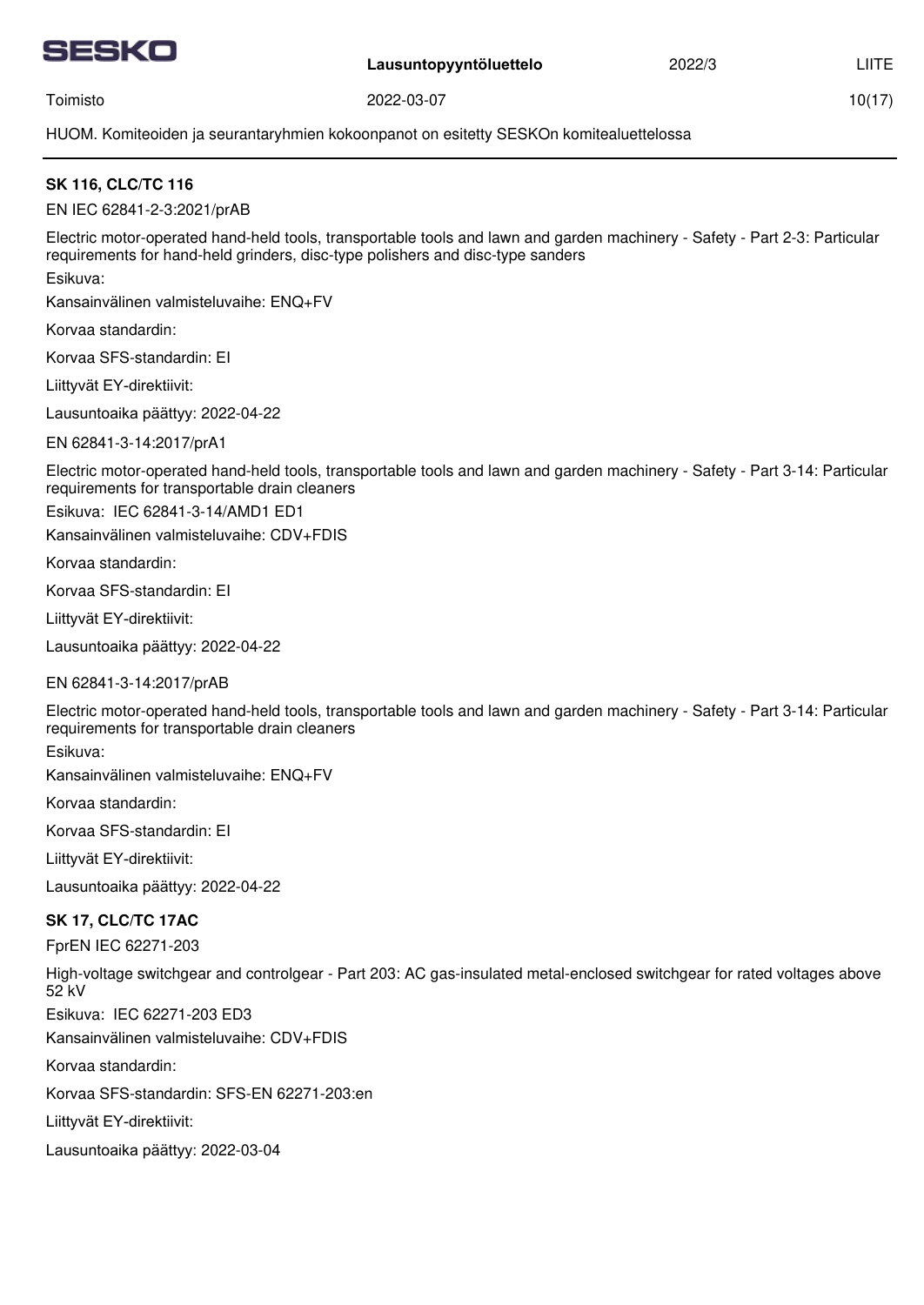|--|

Toimisto

**Lausuntopyyntöluettelo**

2022/3

11(17)

HUOM. Komiteoiden ja seurantaryhmien kokoonpanot on esitetty SESKOn komitealuettelossa

2022-03-07

| <b>SK 215, CLC/TC 215</b><br>prEN 50600-4-8                                                                                           |
|---------------------------------------------------------------------------------------------------------------------------------------|
| Information technology - Data centre facilities and infrastructures - Part 4-8: Carbon usage effectiveness                            |
| Esikuva:                                                                                                                              |
| Kansainvälinen valmisteluvaihe: ENQ+FV                                                                                                |
| Korvaa standardin:                                                                                                                    |
| Korvaa SFS-standardin: El                                                                                                             |
| Liittyvät EY-direktiivit:                                                                                                             |
| Lausuntoaika päättyy: 2022-04-15                                                                                                      |
| prEN 50600-4-9                                                                                                                        |
| Information technology - Data centre facilities and infrastructures - Part 4-9: Water Usage Effectiveness                             |
| Esikuva:                                                                                                                              |
| Kansainvälinen valmisteluvaihe: ENQ+FV                                                                                                |
| Korvaa standardin:                                                                                                                    |
| Korvaa SFS-standardin: El                                                                                                             |
| Liittyvät EY-direktiivit:                                                                                                             |
| Lausuntoaika päättyy: 2022-04-15                                                                                                      |
| <b>SK 22, CLC/TC 22X</b>                                                                                                              |
| prEN IEC 61800-3                                                                                                                      |
| Adjustable speed electrical power drive systems - Part 3: EMC requirements and specific test methods for PDS and<br>machine tools     |
| Esikuva: IEC 61800-3 ED4                                                                                                              |
| Kansainvälinen valmisteluvaihe: CDV+FDIS                                                                                              |
| Korvaa standardin:                                                                                                                    |
| Korvaa SFS-standardin: SFS-EN IEC 61800-3:2018:en                                                                                     |
| Liittyvät EY-direktiivit:                                                                                                             |
| Lausuntoaika päättyy: 2022-04-22                                                                                                      |
| <b>SK 23, CLC/TC 23BX</b>                                                                                                             |
| EN IEC 60669-2-1:2021/prAA                                                                                                            |
| Switches for household and similar fixed electrical installations - Part 2-1: Particular requirements - Electronic control<br>devices |
| Esikuva:                                                                                                                              |
| Kansainvälinen valmisteluvaihe: ENQ+FV                                                                                                |
| Korvaa standardin:                                                                                                                    |
| Korvaa SFS-standardin: El                                                                                                             |
| Liittyvät EY-direktiivit:                                                                                                             |
| Lausuntoaika päättyy: 2022-04-22                                                                                                      |
|                                                                                                                                       |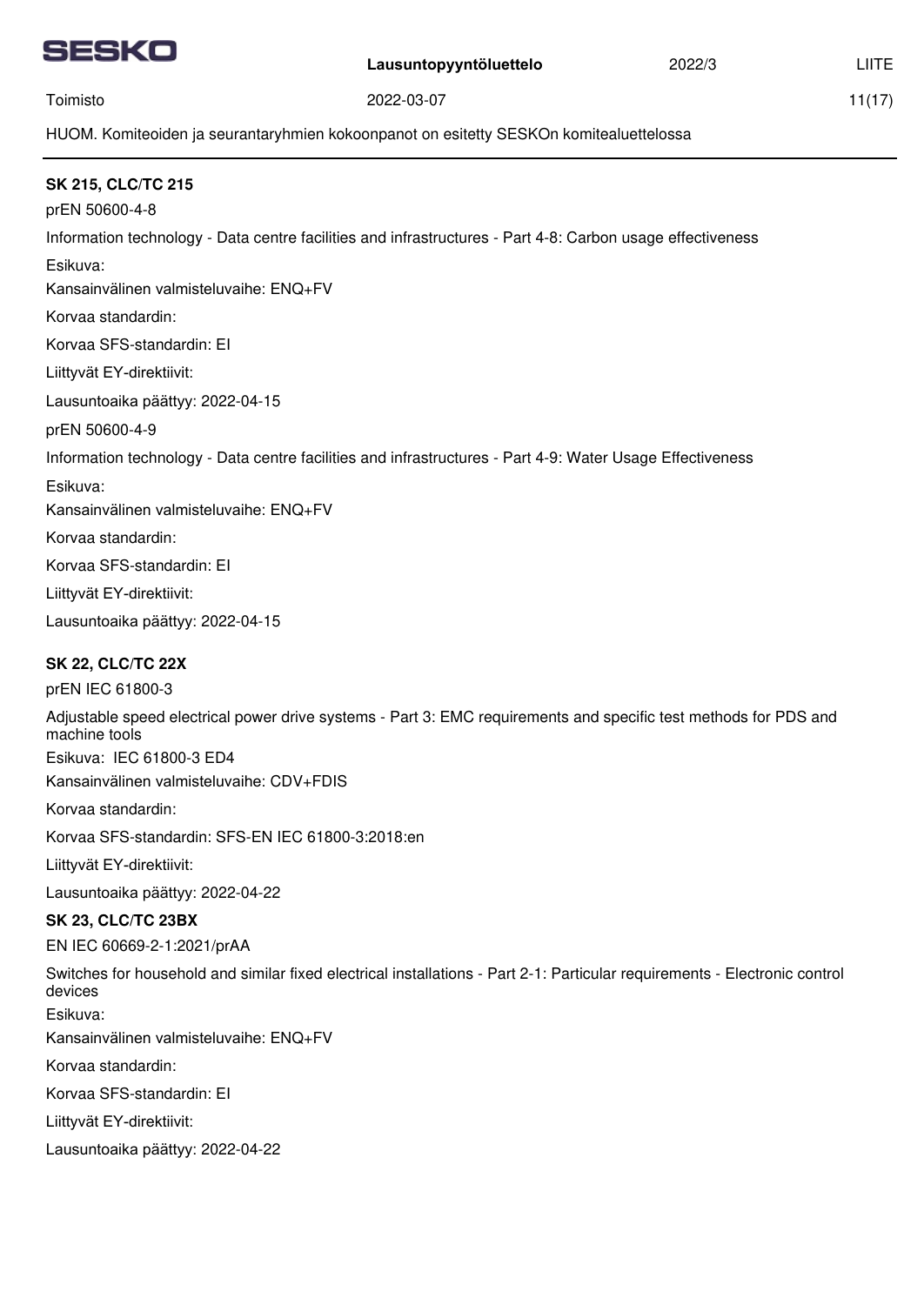

Toimisto

12(17)

HUOM. Komiteoiden ja seurantaryhmien kokoonpanot on esitetty SESKOn komitealuettelossa

2022-03-07

| <b>SK 31, CLC/TC 31</b>                                                                                                                                |
|--------------------------------------------------------------------------------------------------------------------------------------------------------|
| EN 50104:2019/prA1                                                                                                                                     |
| Electrical equipment for the detection and measurement of oxygen - Performance requirements and test methods                                           |
| Esikuva:                                                                                                                                               |
| Kansainvälinen valmisteluvaihe: ENQ+FV                                                                                                                 |
| Korvaa standardin:                                                                                                                                     |
| Korvaa SFS-standardin: El                                                                                                                              |
| Liittyvät EY-direktiivit:                                                                                                                              |
| Lausuntoaika päättyy: 2022-04-22                                                                                                                       |
| <b>SK 65, CLC/TC 65X</b>                                                                                                                               |
| prEN IEC 61406                                                                                                                                         |
| Identification Link - Unambiguous biunique Machine-Readable Identification                                                                             |
| Esikuva: IEC 61406 ED1                                                                                                                                 |
| Kansainvälinen valmisteluvaihe: CDV+FDIS                                                                                                               |
| Korvaa standardin:                                                                                                                                     |
| Korvaa SFS-standardin: El                                                                                                                              |
| Liittyvät EY-direktiivit:                                                                                                                              |
| Lausuntoaika päättyy: 2022-04-22                                                                                                                       |
| <b>SK 86, CLC/TC 86A</b>                                                                                                                               |
| FprEN IEC 60794-3-40                                                                                                                                   |
| Optical fibre cables - Part 3-40: Outdoor cables - Family specification for cables for storm and sanitary sewers                                       |
| Esikuva: IEC 60794-3-40 ED2                                                                                                                            |
| Kansainvälinen valmisteluvaihe: CDV+FDIS                                                                                                               |
| Korvaa standardin:                                                                                                                                     |
| Korvaa SFS-standardin: SFS-EN 60794-3-40:en                                                                                                            |
| Liittyvät EY-direktiivit:                                                                                                                              |
| Lausuntoaika päättyy: 2022-03-18                                                                                                                       |
| prEN IEC 60794-1-301                                                                                                                                   |
| Optical fibre cables - Part 1-301: Generic specification - Basic optical cable test procedures - Cable elements test methods<br>- Bend test, Method G1 |
| Esikuva: IEC 60794-1-301 ED1                                                                                                                           |
| Kansainvälinen valmisteluvaihe: CDV+FDIS                                                                                                               |
| Korvaa standardin:                                                                                                                                     |
| Korvaa SFS-standardin: El                                                                                                                              |
| Liittyvät EY-direktiivit:                                                                                                                              |
| Lausuntoaika päättyy: 2022-05-06                                                                                                                       |
|                                                                                                                                                        |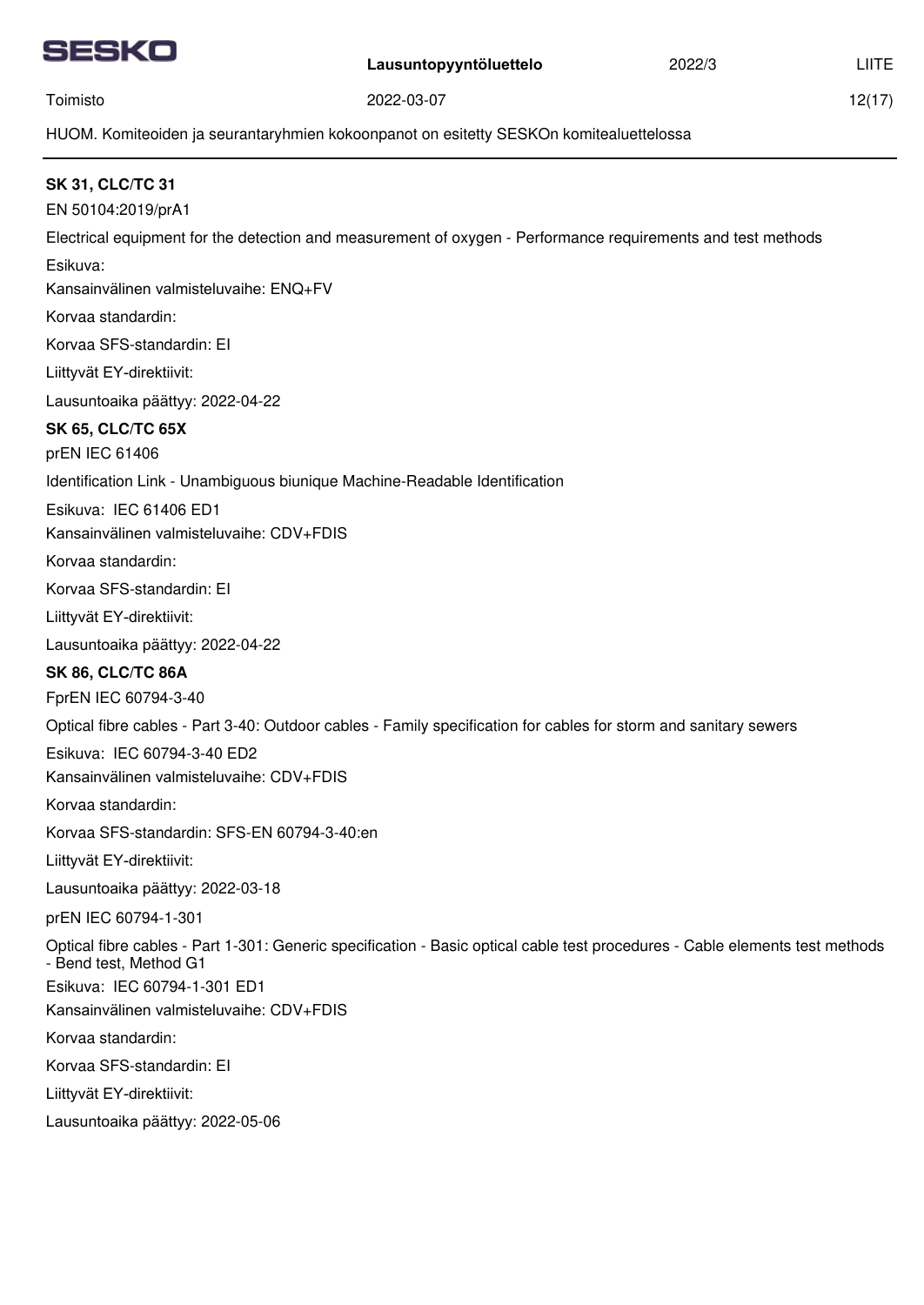

2022/3

13(17)

Toimisto

2022-03-07

HUOM. Komiteoiden ja seurantaryhmien kokoonpanot on esitetty SESKOn komitealuettelossa

| <b>SK 86, CLC/TC 86A</b>                                                                                                                                                                                                                                   |
|------------------------------------------------------------------------------------------------------------------------------------------------------------------------------------------------------------------------------------------------------------|
| prEN IEC 60794-1-311                                                                                                                                                                                                                                       |
| Optical fibre cables - Part 1-311: Generic specification - Basic optical cable test procedures - Cable element test methods -<br>Tensile strength and elongation test for cable elements, Method G11A<br>Esikuva: IEC 60794-1-311 ED1                      |
| Kansainvälinen valmisteluvaihe: CDV+FDIS                                                                                                                                                                                                                   |
| Korvaa standardin:                                                                                                                                                                                                                                         |
| Korvaa SFS-standardin: El                                                                                                                                                                                                                                  |
| Liittyvät EY-direktiivit:                                                                                                                                                                                                                                  |
| Lausuntoaika päättyy: 2022-05-06                                                                                                                                                                                                                           |
| prEN IEC 60794-1-312                                                                                                                                                                                                                                       |
| Optical fibre cables - Part 1-312: Generic specification - Basic optical cable test procedures - Cable element test methods -<br>Elongation test for buffer tubes, Method G11B<br>Esikuva: IEC 60794-1-312 ED1<br>Kansainvälinen valmisteluvaihe: CDV+FDIS |
| Korvaa standardin:                                                                                                                                                                                                                                         |
| Korvaa SFS-standardin: El                                                                                                                                                                                                                                  |
| Liittyvät EY-direktiivit:                                                                                                                                                                                                                                  |
| Lausuntoaika päättyy: 2022-05-06                                                                                                                                                                                                                           |
| <b>SR 100, CLC/TC 100X</b>                                                                                                                                                                                                                                 |
| FprEN IEC 63033-2                                                                                                                                                                                                                                          |
| Multimedia Systems and equipment for vehicle - Surround view system - Part 2: Recording methods of the surround view<br>system                                                                                                                             |
| Esikuva: IEC 63033-2 ED2                                                                                                                                                                                                                                   |
| Kansainvälinen valmisteluvaihe: CDV+FDIS                                                                                                                                                                                                                   |
| Korvaa standardin:                                                                                                                                                                                                                                         |
| Korvaa SFS-standardin: SFS-EN IEC 63033-2:2019:en                                                                                                                                                                                                          |
| Liittyvät EY-direktiivit:                                                                                                                                                                                                                                  |
| Lausuntoaika päättyy: 2022-02-25                                                                                                                                                                                                                           |
| FprEN IEC 63033-3                                                                                                                                                                                                                                          |
| Multimedia Systems and equipment for vehicles - Surround view system - Part 3: Measurement methods                                                                                                                                                         |
| Esikuva: IEC 63033-3 ED2<br>Kansainvälinen valmisteluvaihe: CDV+FDIS                                                                                                                                                                                       |
| Korvaa standardin:                                                                                                                                                                                                                                         |
| Korvaa SFS-standardin: SFS-EN IEC 63033-3:2019:en                                                                                                                                                                                                          |
| Liittyvät EY-direktiivit:                                                                                                                                                                                                                                  |
| Lausuntoaika päättyy: 2022-02-25                                                                                                                                                                                                                           |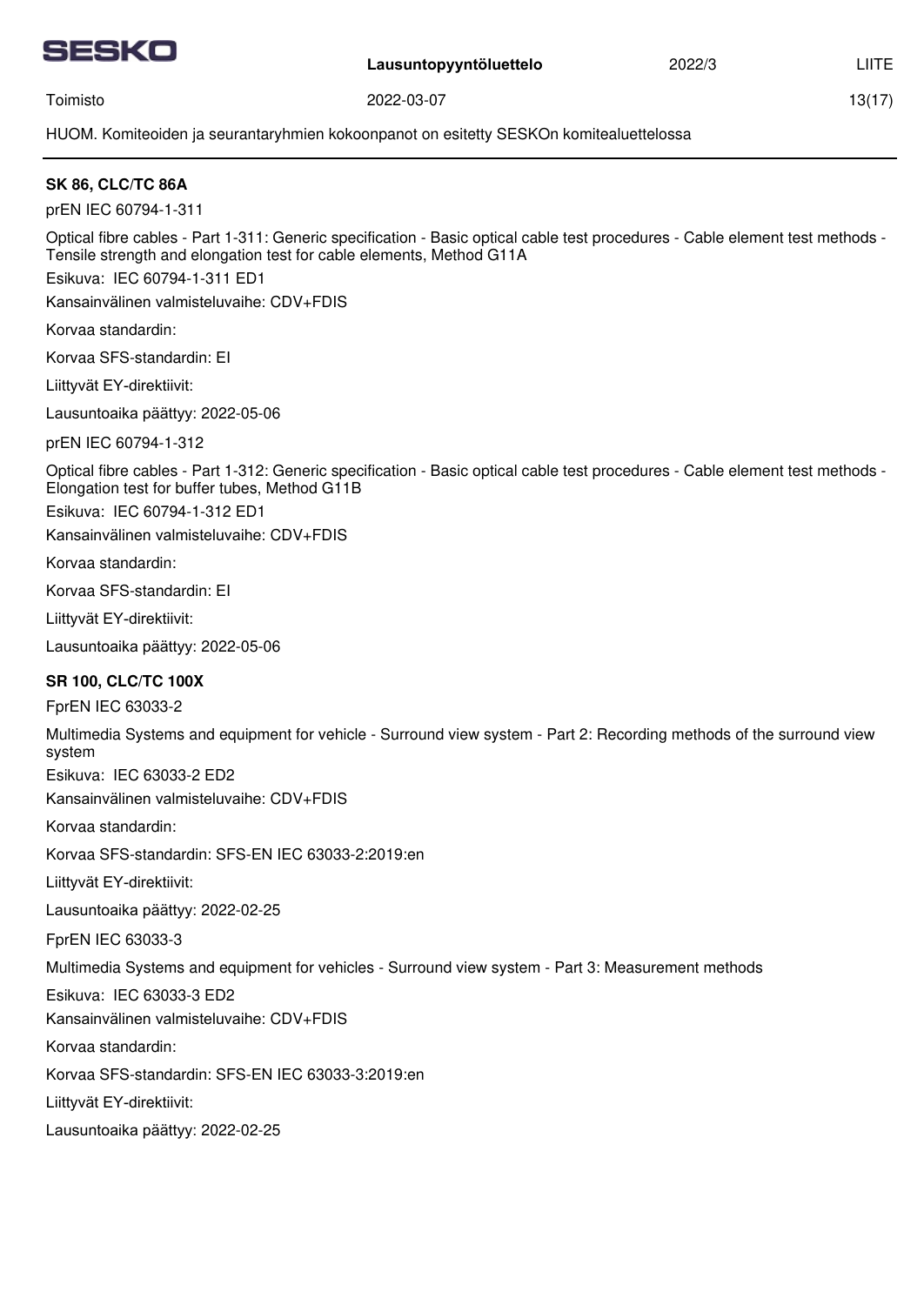

Toimisto

2022/3

14(17)

HUOM. Komiteoiden ja seurantaryhmien kokoonpanot on esitetty SESKOn komitealuettelossa

2022-03-07

| <b>SR 100, CLC/TC 100X</b>                                                                                                                                                                                                              |
|-----------------------------------------------------------------------------------------------------------------------------------------------------------------------------------------------------------------------------------------|
| FprEN IEC 63033-4                                                                                                                                                                                                                       |
| Multimedia systems and equipment for vehicles - Surround view system - Part 4: Application for camera monitor systems                                                                                                                   |
| Esikuva: IEC 63033-4 ED1                                                                                                                                                                                                                |
| Kansainvälinen valmisteluvaihe: CDV+FDIS                                                                                                                                                                                                |
| Korvaa standardin:                                                                                                                                                                                                                      |
| Korvaa SFS-standardin: El                                                                                                                                                                                                               |
| Liittyvät EY-direktiivit:                                                                                                                                                                                                               |
| Lausuntoaika päättyy: 2022-02-25                                                                                                                                                                                                        |
| FprEN IEC 63033-1                                                                                                                                                                                                                       |
| Multimedia systems and equipment for vehicles - Surround view system - Part 1: General                                                                                                                                                  |
| Esikuva: IEC 63033-1 ED1                                                                                                                                                                                                                |
| Kansainvälinen valmisteluvaihe: CDV+FDIS                                                                                                                                                                                                |
| Korvaa standardin:                                                                                                                                                                                                                      |
| Korvaa SFS-standardin: El                                                                                                                                                                                                               |
| Liittyvät EY-direktiivit:                                                                                                                                                                                                               |
| Lausuntoaika päättyy: 2022-02-25                                                                                                                                                                                                        |
| <b>SR 105, CLC/SR 105</b>                                                                                                                                                                                                               |
| prEN IEC 62282-4-102                                                                                                                                                                                                                    |
| Fuel cell technologies - Part 4-102: Fuel cell power systems for propulsion other than road vehicles and auxiliary power<br>units (APU) - Fuel cell power systems for electrically powered industrial trucks - Performance test methods |
| Esikuva: IEC 62282-4-102 ED2                                                                                                                                                                                                            |
| Kansainvälinen valmisteluvaihe: CDV+FDIS                                                                                                                                                                                                |
| Korvaa standardin:                                                                                                                                                                                                                      |
| Korvaa SFS-standardin: SFS-EN 62282-4-102:2017:en                                                                                                                                                                                       |
| Liittyvät EY-direktiivit:                                                                                                                                                                                                               |
| Lausuntoaika päättyy: 2022-04-15                                                                                                                                                                                                        |
| <b>SR 108, CLC/TC 108X</b>                                                                                                                                                                                                              |
| prEN IEC 62368-1                                                                                                                                                                                                                        |
| Audio/video, information and communication technology equipment - Part 1: Safety requirements                                                                                                                                           |
| Esikuva: IEC 62368-1 ED4                                                                                                                                                                                                                |
| Kansainvälinen valmisteluvaihe: CDV+FDIS                                                                                                                                                                                                |
| Korvaa standardin:                                                                                                                                                                                                                      |
| Korvaa SFS-standardin: SFS-EN IEC 62368-1:2020:en,SFS-EN IEC 62368-1:2020/A11:2020:en                                                                                                                                                   |
| Liittyvät EY-direktiivit:                                                                                                                                                                                                               |
| Lausuntoaika päättyy: 2022-04-22                                                                                                                                                                                                        |
|                                                                                                                                                                                                                                         |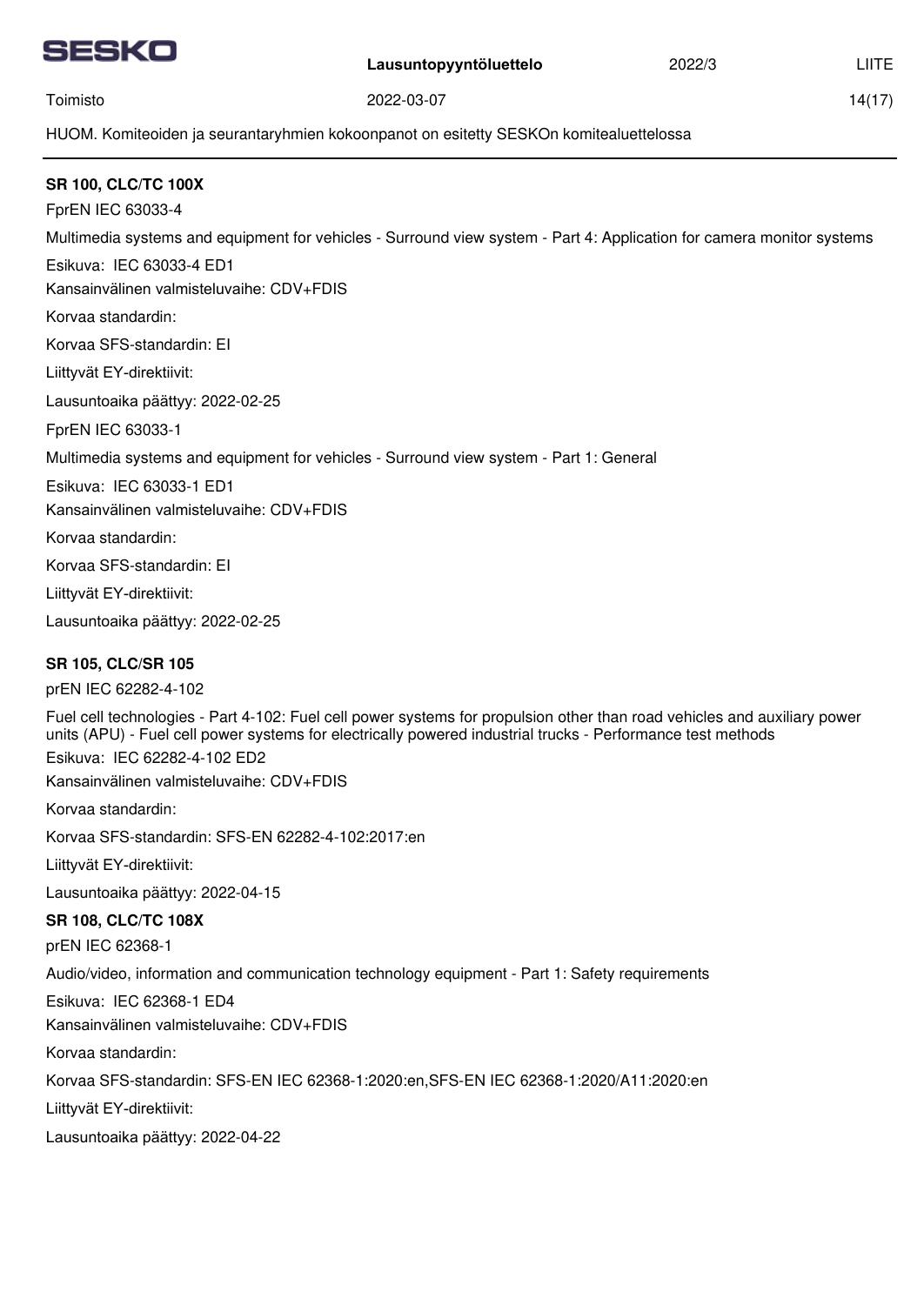

2022/3

15(17)

Toimisto

2022-03-07

HUOM. Komiteoiden ja seurantaryhmien kokoonpanot on esitetty SESKOn komitealuettelossa

## **SR 108, CLC/TC 108X**

prEN IEC 62368-1:2022/prAA

Audio/video, information and communication technology equipment - Part 1: Safety requirements

Esikuva:

Kansainvälinen valmisteluvaihe: ENQ+FV

Korvaa standardin:

Korvaa SFS-standardin: EI

Liittyvät EY-direktiivit:

Lausuntoaika päättyy: 2022-05-06

## **SR 112, CLC/SR 112**

FprEN IEC 62631-2-2

Dielectric and resistive properties of solid insulating materials - Part 2-2: Relative permittivity and dissipation factor - High frequencies (1 MHz to 300 MHz) - AC methods

Esikuva: IEC 62631-2-2 ED1

Kansainvälinen valmisteluvaihe: CDV+FDIS

Korvaa standardin:

Korvaa SFS-standardin: EI

Liittyvät EY-direktiivit:

Lausuntoaika päättyy: 2022-03-04

#### **SR 40, CLC/TC 40XA**

prEN IEC 60384-14

Fixed capacitors for use in electronic equipment - Part 14: Sectional specification - Fixed capacitors for electromagnetic interference suppression and connection to the supply mains

Esikuva: IEC 60384-14 ED5

Kansainvälinen valmisteluvaihe: CDV+FDIS

Korvaa standardin:

Korvaa SFS-standardin: SFS-EN 60384-14:en,SFS-EN 60384-14:2013/A1:2016:en,SFS-EN 60384-14/AC:2016:en

Liittyvät EY-direktiivit:

Lausuntoaika päättyy: 2022-04-22

#### **SR 47, CLC/SR 47**

FprEN IEC 60749-10

Semiconductor devices - Mechanical and climatic test methods - Part 10: Mechanical shock - device and subassembly

Esikuva: IEC 60749-10 ED2

Kansainvälinen valmisteluvaihe: CDV+FDIS

Korvaa standardin:

Korvaa SFS-standardin: SFS-EN 60749-10:en

Liittyvät EY-direktiivit: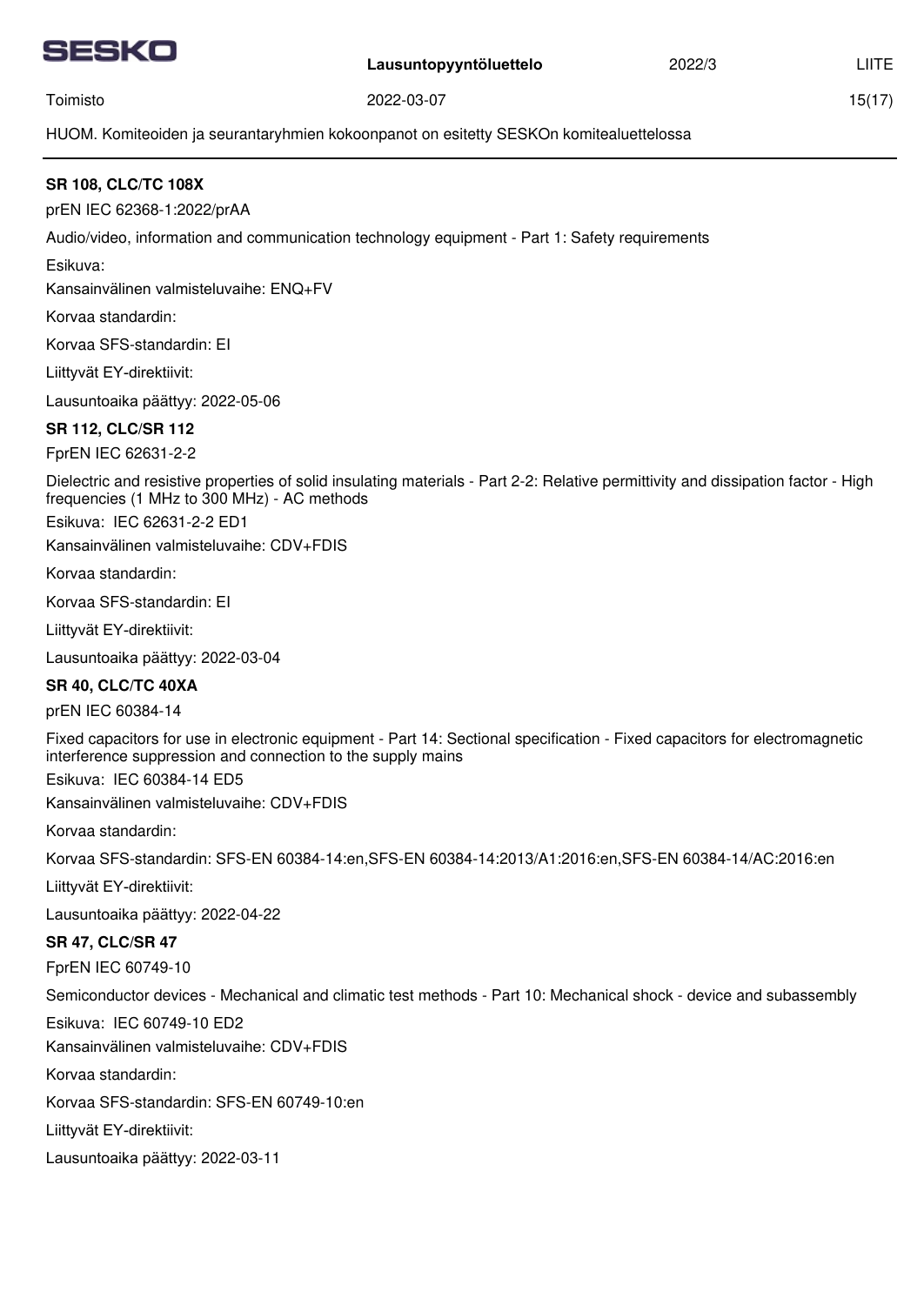

16(17)

Toimisto

2022-03-07

HUOM. Komiteoiden ja seurantaryhmien kokoonpanot on esitetty SESKOn komitealuettelossa

**SR 81, CLC/TC 81X** Esikuva: IEC 62305-2 ED3 Korvaa standardin: Korvaa SFS-standardin: SFS-EN 62305-2:en prEN IEC 62305-2 Protection against lightning - Part 2: Risk management Liittyvät EY-direktiivit: Lausuntoaika päättyy: 2022-05-06 Kansainvälinen valmisteluvaihe: CDV+FDIS Esikuva: IEC 62305-3 ED3 Korvaa standardin: Korvaa SFS-standardin: SFS-EN 62305-3:en prEN IEC 62305-3 Protection against lightning - Part 3: Physical damage to structures and life hazard Liittyvät EY-direktiivit: Lausuntoaika päättyy: 2022-05-06 Kansainvälinen valmisteluvaihe: CDV+FDIS Esikuva: IEC 62561-3 ED3 Korvaa standardin: Korvaa SFS-standardin: SFS-EN 62561-3:2017:en prEN IEC 62561-3 Lightning protection system components (LPSC) - Part 3: Requirements for isolating spark gaps (ISG) Liittyvät EY-direktiivit: Lausuntoaika päättyy: 2022-05-06 Kansainvälinen valmisteluvaihe: CDV+FDIS **SR 87, CLC/SR 87** Esikuva: IEC 62127-3 ED2 Korvaa standardin: Korvaa SFS-standardin: SFS-EN 62127-3:en,SFS-EN 62127-3/A1:en prEN IEC 62127-3 Ultrasonics - Hydrophones - Part 3: Properties of hydrophones for ultrasonic fields Liittyvät EY-direktiivit: Lausuntoaika päättyy: 2022-05-06 Kansainvälinen valmisteluvaihe: CDV+FDIS